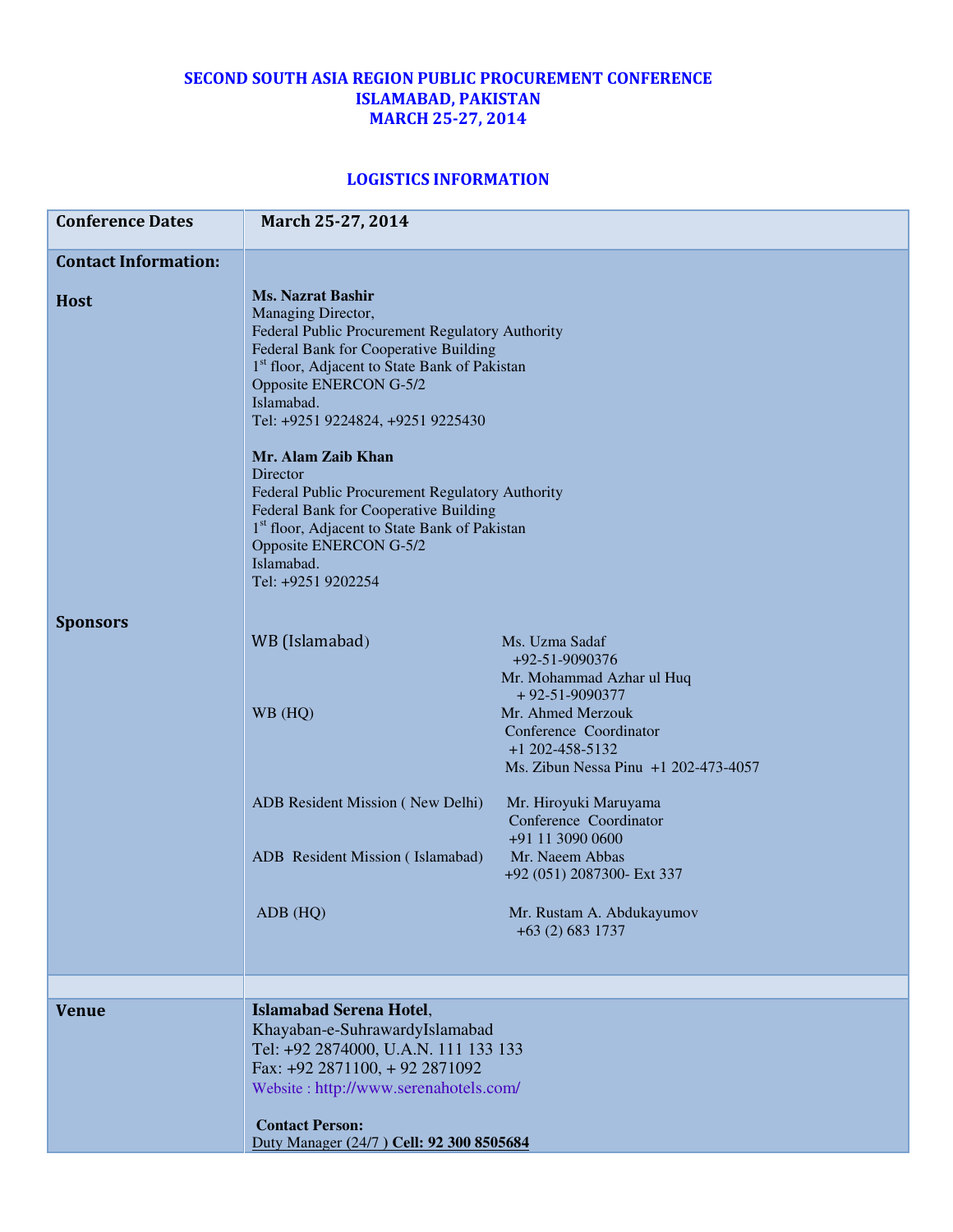## Logistics for participants

(Travel, Visa, Charge Code, Air Tickets, Hotel, Transportation, Security Clearances etc.)

**Visa:** Participants are responsible for making their visa arrangements. They must apply for visa to the nearest Pakistan Embassy/Consulate soonest possible. World Bank Country offices will help if needed. For facilitation of the visa process, FPPRA will be issuing invitation letters to the nominated participants (on request).

**Hotel Accommodation:** The World Bank has arranged the following hotel in Islamabad. Islamabad Serena Hotel, Khayaban-e-SuhrawardyIslamabad Tel: +92 2874000, U.A.N. 111 133 133 Fax: +92 2871100, + 92 2871092 Website : http://www.serenahotels.com/

**Air ticket:** Travel arrangements for all nominated participants are being made by ADB. Participants should send the following information to the respective ADB Resident Mission staff listed below:

- A scanned copy of the participants' national passport /diplomatic/official passport
- Final travel itinerary.
	- *Afghanistan Resident Mission* : Rachelle Ramirez, Portfolio Management Specialist; rramirez@adb.org
	- *Bangladesh Resident Mission*: Ali Kausar Muhammad Firoz, Senior Procurement Officer; akfiroz@adb.org
	- *Bhutan Resident Mission* : Tshewang Norbu, Senior Country Coordination Officer; tnorbu@adb.org
	- *India Resident Mission*:Chandra Arora, Senior Procurement Officer; carora@adb.org
	- *Nepal Resident Mission* :Narendra Bahadur Chand, Senior Procurement Officer; nchand@adb.org
	- *Pakistan Resident Mission*: Naeem Abbas, Senior Procurement Officer; nabbas@adb.org.
	- *Sri Lanka Resident Mission* : Sarath Muthugala, Senior Procurement Officer; smuthugala@adb.org

**Transportation:** Airport transfer will be provided by Hotel Serena. Hotel staff will receive guests at the airport with Serena Hotel placard. In case, no hotel staff appears, guest should go to the Serena hotel booth located at the airport.

**Meals/Breakfast**: Breakfast and dinner are included in the room. Lunches and tea/coffee will be provided during the sessions. Two formal dinners will be arranged during the Conference: One by the host (the Federal Public Procurement Regulatory Authority, Pakistan); and the second by the World Bank (what about ADB?)

All expenses other than those mentioned above and any other incidentals will be borne by the participants and must be settled directly by them.

Trip Settlement after Conference Upon their return, participants should contact the ADB Resident Missions staff as mentioned above to submit original/copy of the following required documents :

- *attendance sheet duly signed by participants,*
- *invoice from travel agency,*
- *boarding passes,*
- *receipt of purchase or other evidence of payment*